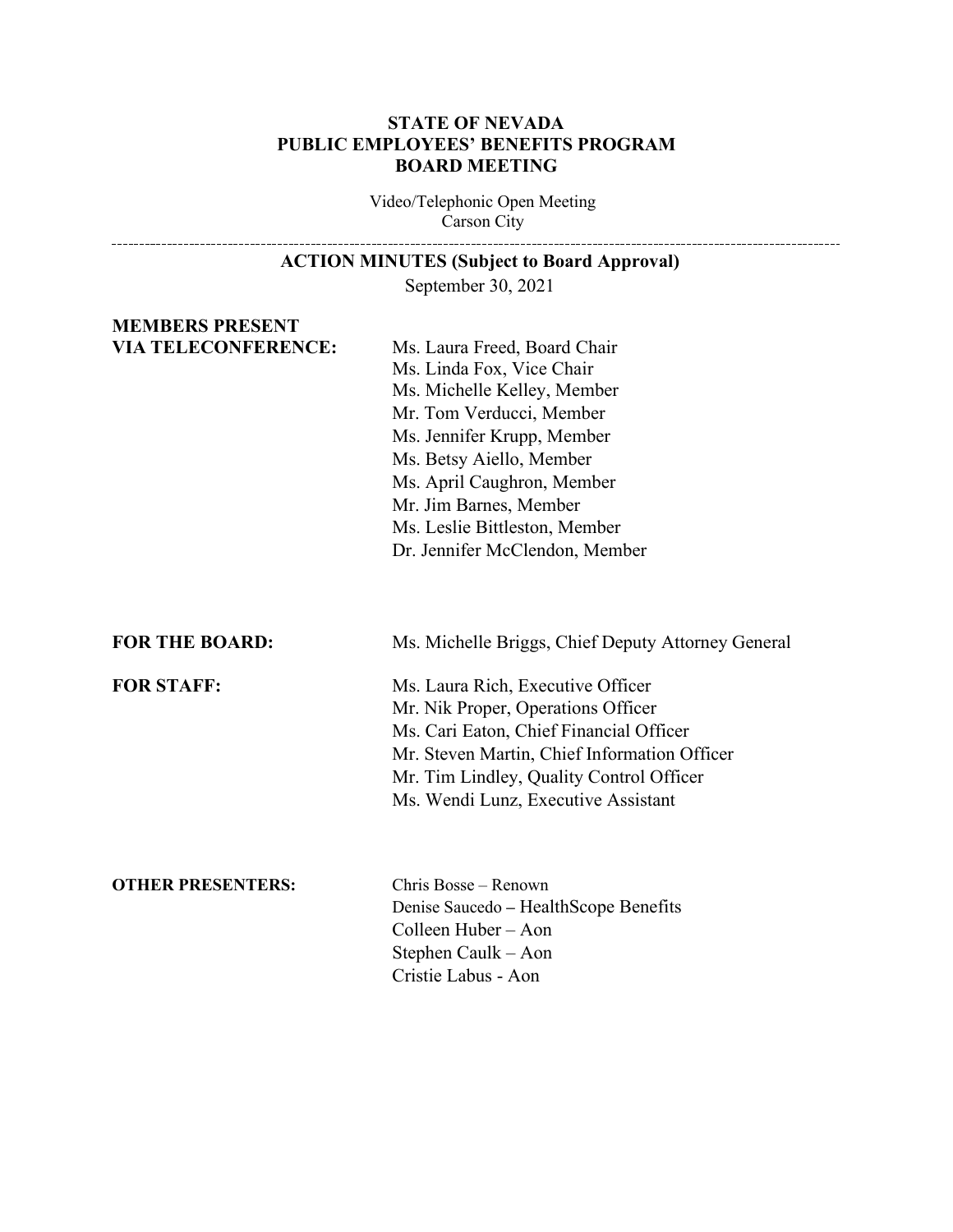- 1. Open Meeting; Roll Call
	- Board Chair Freed opened the meeting at 9:00 a.m.
- 2. Public Comment
	- Marlene Lockard RPEN
	- Priscilla Maloney AFSCME
	- Brooke Maylath
	- Kent Ervin Nevada Faculty Alliance
	- Carter Bundy AFSCME
	- Kevin Ranft AFSCME
- 3. PEBP Board disclosures for applicable Board meeting agenda items. (Michelle Briggs, Chief Deputy Attorney General) (Information/Discussion)
- 4. Consent Agenda (Laura Freed, Board Chair) (**All Items for Possible Action**)

Consent items will be considered together and acted on in one motion unless an item is removed to be considered separately by the Board.

- 4.1 Approval of Minutes from the July 29, 2021 PEBP Board Meeting.
- 4.2 Receipt of quarterly staff reports for the period ending June 30, 2021:
	- 4.2.1 Budget Report
	- 4.2.2 Utilization Report
- 4.3 Receipt of quarterly vendor reports for the period ending June 30, 2021:
	- 4.3.1 HealthSCOPE Benefits Obesity Care Management
	- 4.3.2 HealthSCOPE Benefits Diabetes Care Management
	- 4.3.3 American Health Holdings Utilization and Large Case Management
	- 4.3.4 The Standard Insurance Basic Life and Long-Term Disability Insurance
	- 4.3.5 Willis Towers Watson's Individual Marketplace Enrollment and Performance Report
	- 4.3.6 Hometown Health Providers and Sierra Healthcare Options PPO Network
	- 4.3.7 HealthPlan of Nevada, Inc. Southern Nevada HMO
	- 4.3.8 Doctor on Demand Engagement Report through August 2021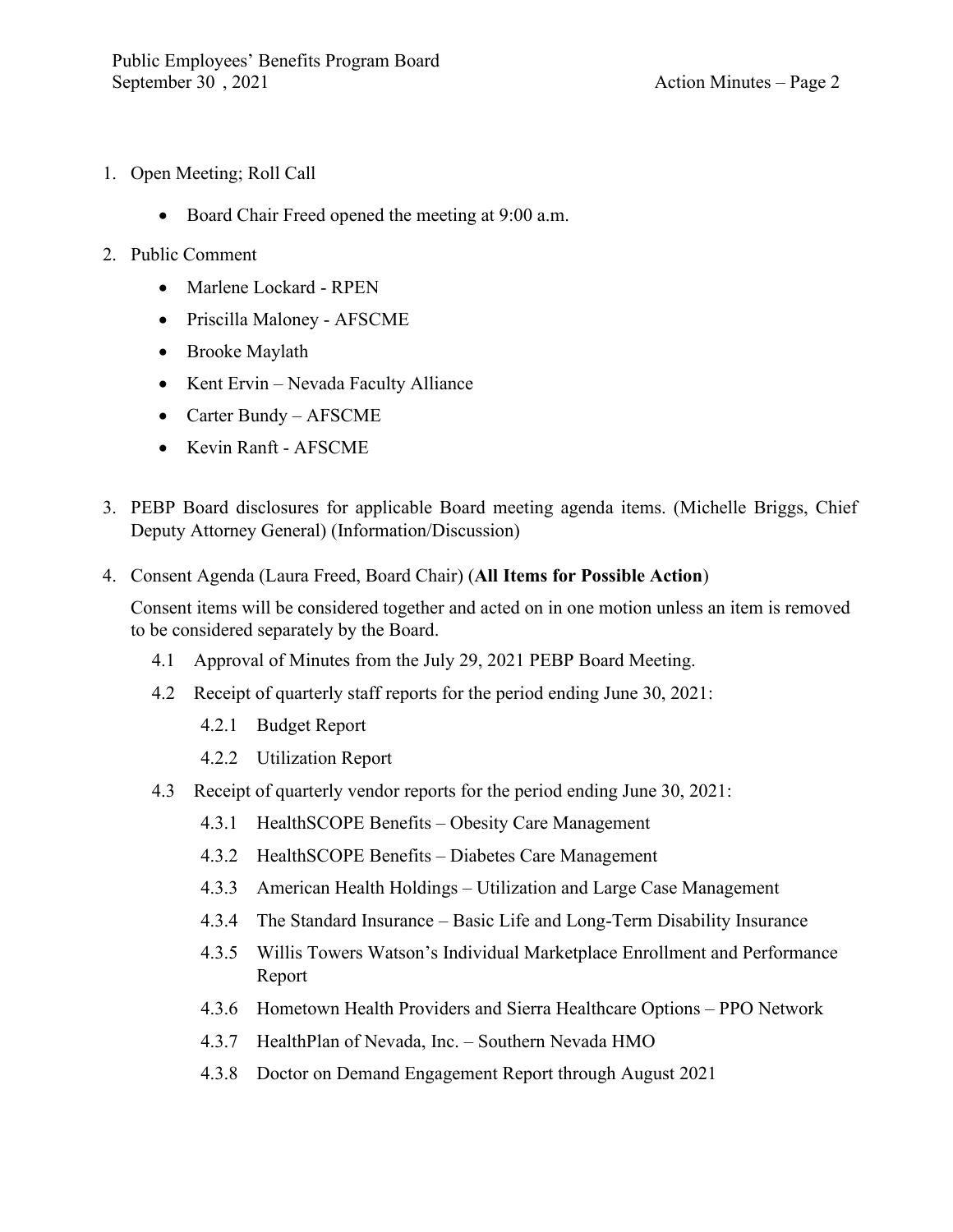# **BOARD ACTION ON ITEM 4**

- **MOTION:** Motion to approve everything under Agenda Item Four except for 4.2.1, Budget Report and 4.3.2, the Diabetes Care Management Report.
- **BY:** Vice Chair Linda Fox
- **SECOND:** Member Michelle Kelley
- **VOTE:** Unanimous; the motion carried

### **BOARD ACTION ON ITEM 4.2.1 and 4.3.2**

- **MOTION:** Motion to accept Agenda Item 4.2.1, the Budget Report and 4.3.2, the Diabetes Care Management from HealthScope.
- **BY:** Member Michelle Kelley
- **SECOND:** Member Betsy Aiello
- **VOTE:** Unanimous; the motion carried
- 5. Election of Board Vice-Chair pursuant to Nevada Administrative Code (NAC) 287.172. Eligible candidates are Linda Fox, Tom Verducci, Jennifer Krupp, April Caughron, BetsyAiello, Michelle Kelley, Jim Barnes, Leslie Bittleston, and Jennifer McClendon. (Laura Freed, Board Chair) (**For Possible Action**)

#### **BOARD ACTION ON ITEM 5**

**MOTION:** Motion to have Member Linda Fox continue as PEBP Board Vice Chair for the next year.

**BY:** Board Chair Laura Freed

**SECOND:** Member Betsy Aiello

- **VOTE:** Unanimous; the motion carried
- 6. Executive Officer Report (Laura Rich, Executive Officer) (Information/Discussion)
- 7. Presentation and possible action regarding COVID-19 coverage changes and potential CovidSurcharges (Laura Rich, Executive Officer) (**For Possible Action**)

# **BOARD ACTION ON ITEM 7 (COVID Cost Share)**

- **MOTION:** Motion to remove 100 percent coverage for COVID related treatment and hospitalization and apply existing plan rules to COVID related treatment and hospitalization effective July  $1<sup>st</sup>$  of 2022 for participants and dependents who are eligible per the federal government for vaccination.
- **DISCUSSION:** Include a time window possibly 3 6 months post eligibility for vaccine.
- **BY:** Member Michelle Kelley
- **SECOND:** Member Jennifer McClendon
- **VOTE:** Deadlock; the motion failed Aye; Laura Freed, Betsy Aiello, Michelle Kelley, Leslie Bittleston, Jennifer McClendon

Nay; Linda Fox, Jim Barnes, April Caughron, Jennifer Krupp, Tom Verducci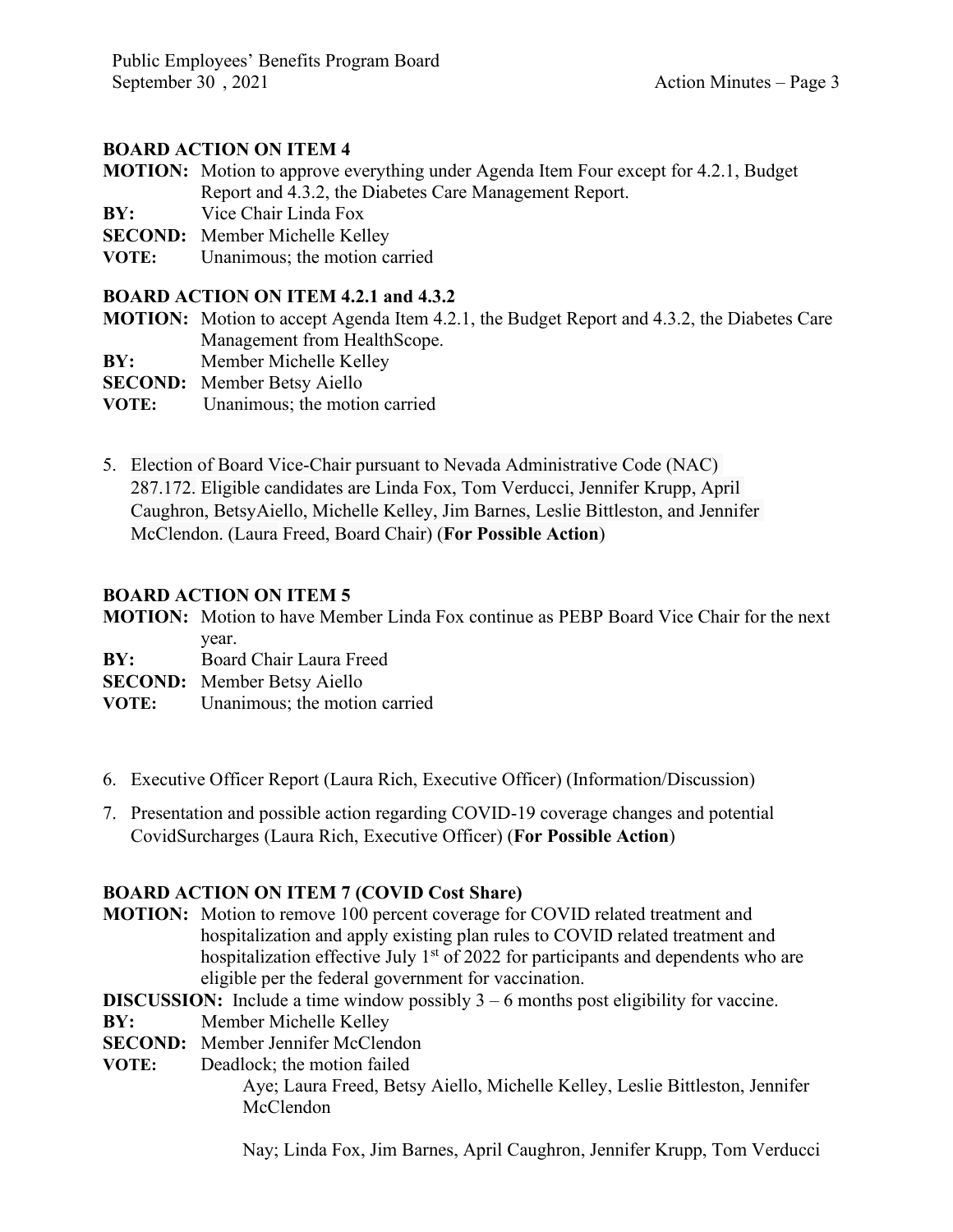**DISCUSSION:** At the November meeting we will re**-**agendize the cost sharing discussion with some more information about operationalizing it.

#### **BOARD ACTION ON ITEM 7 (COVID Surcharge)**

- **MOTION:** Motion to permit PEBP staff to conduct further research on COVID surcharges and provide an update and potential options at the November Board meeting.
- **BY:** Member, Jennifer Krupp
- **SECOND:** Member April Caughron
- **VOTE:** Unanimous; the motion carried
- 8. Presentation and possible action on the status and approval of PEBP contracts, contract amendments and solicitations (Cari Eaton, Chief Financial Officer) **(For Possible Action)**
	- 8.1 Contract Overview
	- 8.2 New Contracts
	- 8.3 Contract Amendments
		- 8.3.1 LSI Consulting Amendment #1
		- 8.3.2 Claim Technologies Amendment #1
	- 8.4 Contract Solicitations
	- 8.5 Status of Current Solicitations

# **BOARD ACTION ON ITEM 8**

- **MOTION:** Motion to approve staff recommendation for 8.3.1 and 8.3.2 to complete contract amendments between PEBP and LSI Consulting for Enrollment and Eligibility services in contract #23678 to update the fee schedule and increase the contract maximum and complete a contract amendment between PEBP and Claim Technologies Inc. for Health Claim Auditing services in contract #24030 to update the fee schedule and increase the contract maximum.
- **BY:** Member Michelle Kelley
- **SECOND:** Member Betsy Aiello
- **VOTE:** Unanimous; the motion carried
- 9 Discussion and possible direction from the Board to staff on potential program design changes for Plan Year 2023 (July 1, 2021 to June 30, 2022) for which the Board requests additional information and costs to be presented at the November 18, 2021 meeting. (LauraRich, Executive Officer) (**For Possible Action**)